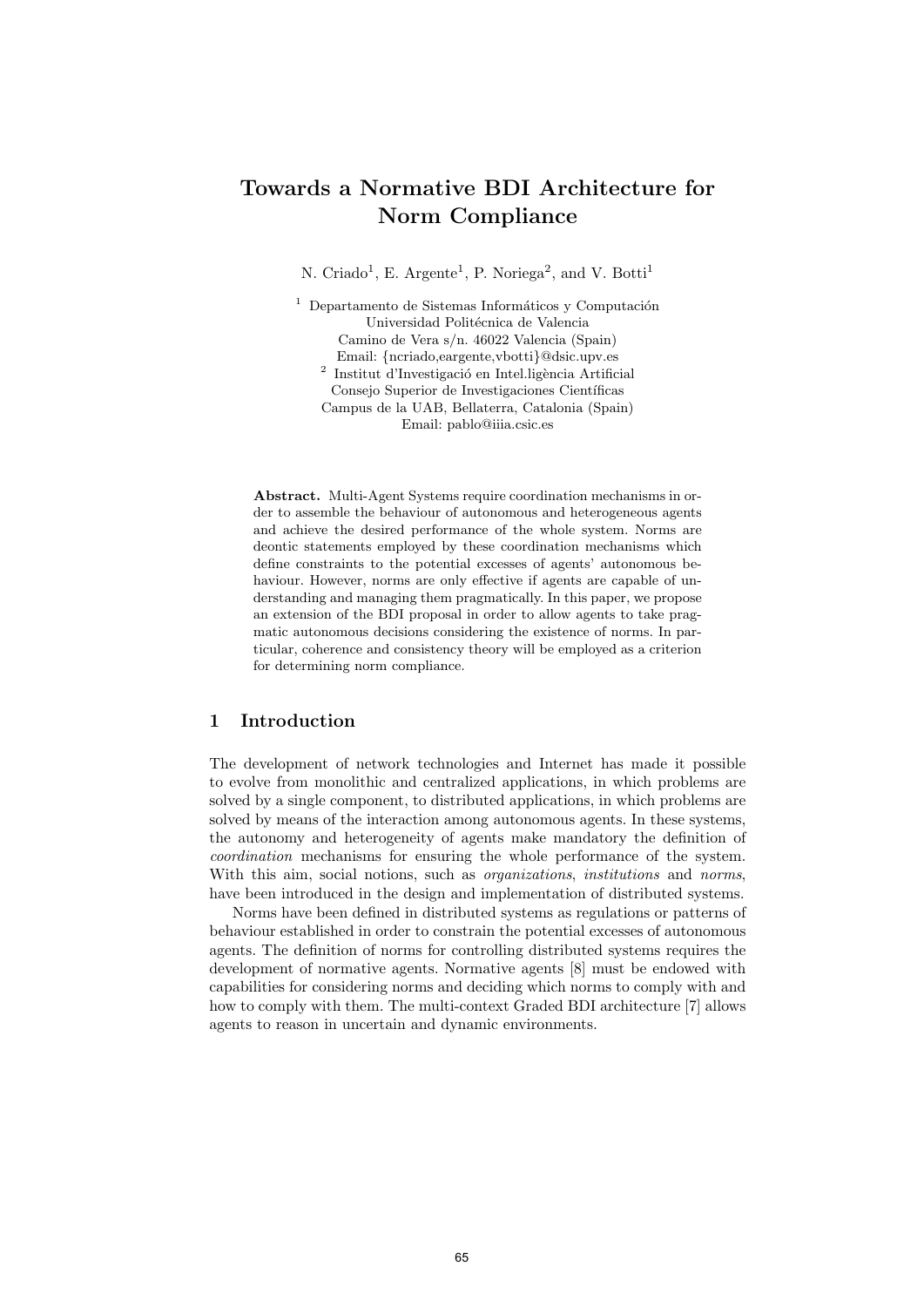The work presented in [9] is a first effort on the extension of the Graded BDI architecture [7] in order to allow agents to accept norms autonomously. This work focuses on the description of the architecture as a whole but it provides few details about how agents acquire new norms and face with the norm compliance dilemma. In addition, it lacks an elaborated definition of norm and norm dynamics. According to these criticisms, in this paper we propose to revise this architecture in order to allow agents to take norms into account in a more sophisticated way. In particular, here we focus on the application of both Cognitive Coherence Theory [26] and Consistency Theory [2] for reasoning about norm compliance. Coherence is a cognitive theory whose main purpose is the study of how pieces of information influence each other by imposing a positive or negative constraint over the rest of information. Consistency is a logic property which analyses the relationship among a formula and its negation. Our proposal consists on applying deliberative coherence theory for determining which norms are more coherent with respect to the agent's mental state. In addition, consistency criterion is considered when determining how to comply with norms. Therefore, this paper tries to overlap some of the main drawbacks of the original proposal by means of adding coherence and consistency constraints to the architecture.

This paper is structured as follows: next section describes the background of our proposal; Section 3 provides norm definitions; in Section 4 the normative BDI architecture is explained; the two components in charge of norm management are explained in Sections 5 and 6; Section 7 describes the norm internalization process; and, Section 8 remarks the contributions and future work.

### 2 Background

Along this section all approaches considered for this work are explained. In particular, the normative multi-context Graded BDI architecture (n-BDI for short) refined in this paper is explained first. Next subsections introduce the basis of consistency and coherence theories.

## 2.1 BDI architectures for normative agents

Usually, proposals on agent architectures which support normative reasoning do not consider norms as dynamic objects which may be acquired and recognised by agents. On the contrary, these proposals consider norms as static constraints that are hard-wired on agent architectures. Regarding recent proposals on individual norm reasoning, the BOID architecture [4] represents obligations as mental attributes and analyses the relationship and influence of such obligations on agent beliefs, desires and intentions. However, this proposal presents some drawbacks: i) it only considers obligation norms; ii) it considers norms as static entities that are off-line programmed in agents. In relation with this last feature, the EMIL proposal [1] has developed a framework for autonomous norm recognition. Thus, agents would be able to acquire new norms by observing the behaviour of other agents which are situated in their environments. The main disadvantage of EMIL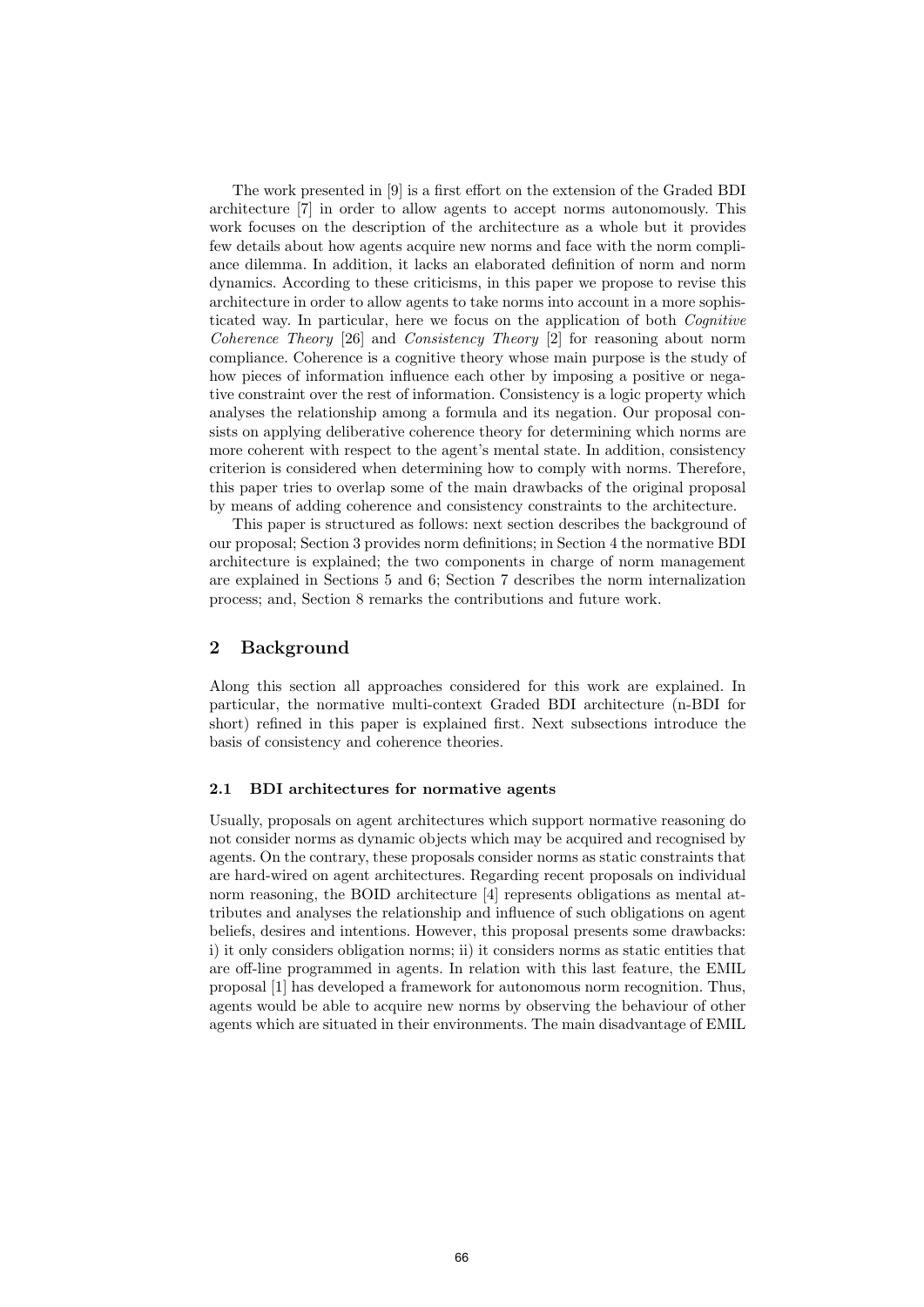is that agents obey all recognised norms blindly without considering their own motivations. The multi-context graded BDI agent architecture [7] does not provide an explicit representation of norms. However, it is capable of representing and reasoning with graded mental attitudes, which makes it suitable as a basis for a norm aware agent architecture.

In order to overlap these drawbacks, in [9, 10], the multi-context graded BDI agent architecture [7] has been extended with recognition and normative reasoning capabilities. According to the n-BDI proposal, an agent is defined by a set of interconnected contexts, where each context has its own logic (i.e. its own language, axioms and inference rules). In addition, bridge rules are inference rules whose premises and conclusions belong to different contexts. In particular, an n-BDI agent [9, 10] is formed by:

- Mental contexts [6] to characterize beliefs (BC), intentions (IC) and desires (DC). These contexts contain logic propositions such as  $(\Psi \gamma, \delta)$ ; where  $\Psi$ is a modal operator in  $\{B, D^+, D^-, I\}$  which express beliefs, positive and negative desires and intentions, respectively;  $\gamma \in \mathcal{L}_{\mathcal{DL}}$  is a dynamic logic [19] proposition; and  $\delta \in [0,1]$  represents the certainty degree associated to this mental proposition. For example  $(B\gamma, \delta)$  represents a belief about proposition  $\gamma$  of an agent and  $\delta$  represents the certainty degree associated to this belief.
- Functional contexts [6] for planning (PC) and communication (CC).
- Normative contexts [9] for allowing agents to recognise new norms (RC) and to consider norms in their decision making processes (NC).
- $-$  Bridge Rules for connecting mental, functional and normative contexts. A detailed description of these bridge rules can be found in [7]. For a more detailed description of normative bridge rules see [9].

Regarding the normative extension of the BDI architecture, the norm decision process consists of the following steps:

- 1. It starts when the RC derives a new norm through analysing its environment.
- 2. These norms are translated into a set of inference rules which are included into the NC. The NC is responsible for deriving new beliefs and desires according to the current agent mental state and the inference rules which have been obtained from norms.
- 3. After performing the inference process for creating new beliefs and desires derived from norm application, the normative context must update the mental contexts.

The original proposal [9, 10] is a preliminary work towards the definition of autonomous norm aware agents capable of making a decision about norm compliance. In this sense, this approach presents several problems and deficiencies. Firstly, the notion of norm is vague and imprecise, in this sense there is not a clear definition of what an abstract norm and a norm instance mean. Regarding the norm recognition process, no details about how the set of abstract norms is updated and maintained are provided. Thus, the RC is seen as a black box that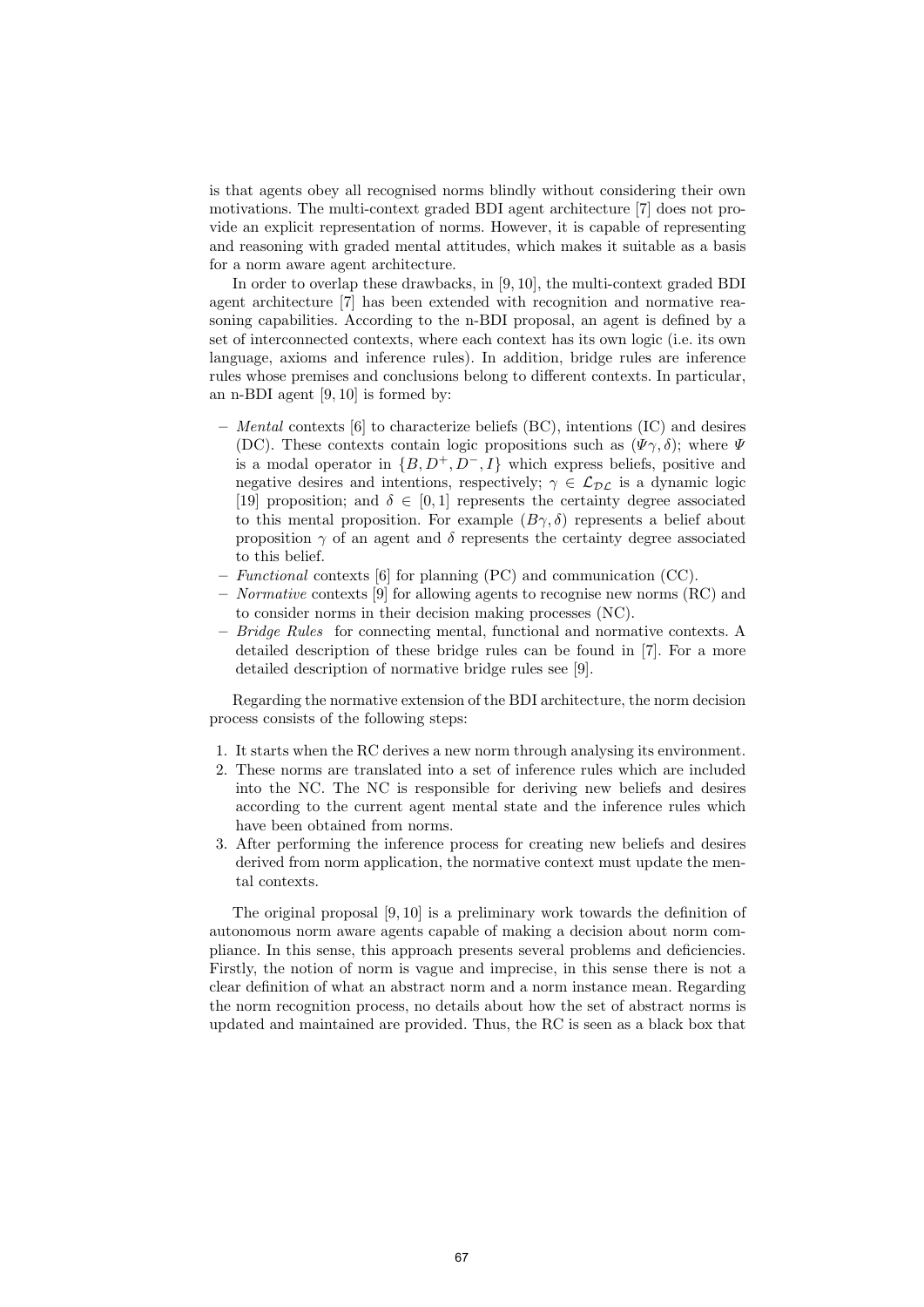gives no analysis of how it deals with different types of norms (e.g. social norms, explicit norms created by the institution). Finally, it lacks a more concrete description of how a BDI agent may decide about obeying or not a norm. In this sense, the derivation of positive and negative desires from obligations and prohibitions is too simple. In particular, norms that guide agent behaviours might be in conflict, since they are aimed at defining the ideal behaviour of different roles which may be played by one agent. Besides that, norm compliance decisions should be consistent with the mental state of agents. Therefore, how agents make consistent decisions about norm compliance is the main contribution of the current paper with respect to the original proposal [9].

As a solution to this problem we will employ works on formalisms for ensuring consistency [2] and coherence [26]. In particular, this paper describes how these works are applied for reasoning about norm compliance. Next subsections briefly describe both the proposal of Casali et al. [6] on consistency among graded bipolar desires and the work of Joseph et al. [17] on the formalization of deductive coherence for multi-context graded BDI agents.

#### 2.2 Consistency for Graded BDI Agents

In [2] Benferhat et al. made a study of consistency among bipolar graded preferences. Taking this definition of consistency, Casali et al. in [6] proposed several schemas for ensuring consistency among mental graded propositions. In particular, the maintenance of consistency among desires is achieved by means of three different schemas (i.e.  $DC_1$ ,  $DC_2$  and  $DC_3$ ) which impose some constraints between the positive and negative desires of a formula and its negation. Thus,  $DC_2$ schema (which will be employed in this paper) imposes a restriction over positive and negative desires for the same goal  $((D^+ \gamma, \delta^+_{\gamma})$  and  $(D^- \gamma, \delta^-_{\gamma})$ , respectively). In particular, it claims that an agent cannot desire to be in world more than it is tolerated (i.e. not rejected). Therefore, it determines that:

$$
\delta^+_\gamma+\delta^-_\gamma\leq 1
$$

where  $\delta^+_\gamma$  and  $\delta^-_\gamma$  are the desirability and undesirability degrees (i.e. the certainty of the positive and negative desire) of proposition  $\gamma$ , respectively.

#### 2.3 Coherence for Graded BDI Agents

In [26] Thagard claims that coherence is a cognitive theory whose main purpose is the study of associations; i.e. how pieces of information influence each other by imposing a positive or negative constraint over the rest of information. According to Thagard's formalization, a coherence problem is modelled by a graph  $g =$  $\langle V, E, \zeta \rangle$ ; where V is a finite set of nodes representing pieces of information, E are the edges representing the positive or negative constraints among information; each constraint has a weight  $(\zeta : E \to [-1,1] \setminus \{0\})$  expressing the constraint strength. Maximizing the coherence [26] is the problem of partitioning nodes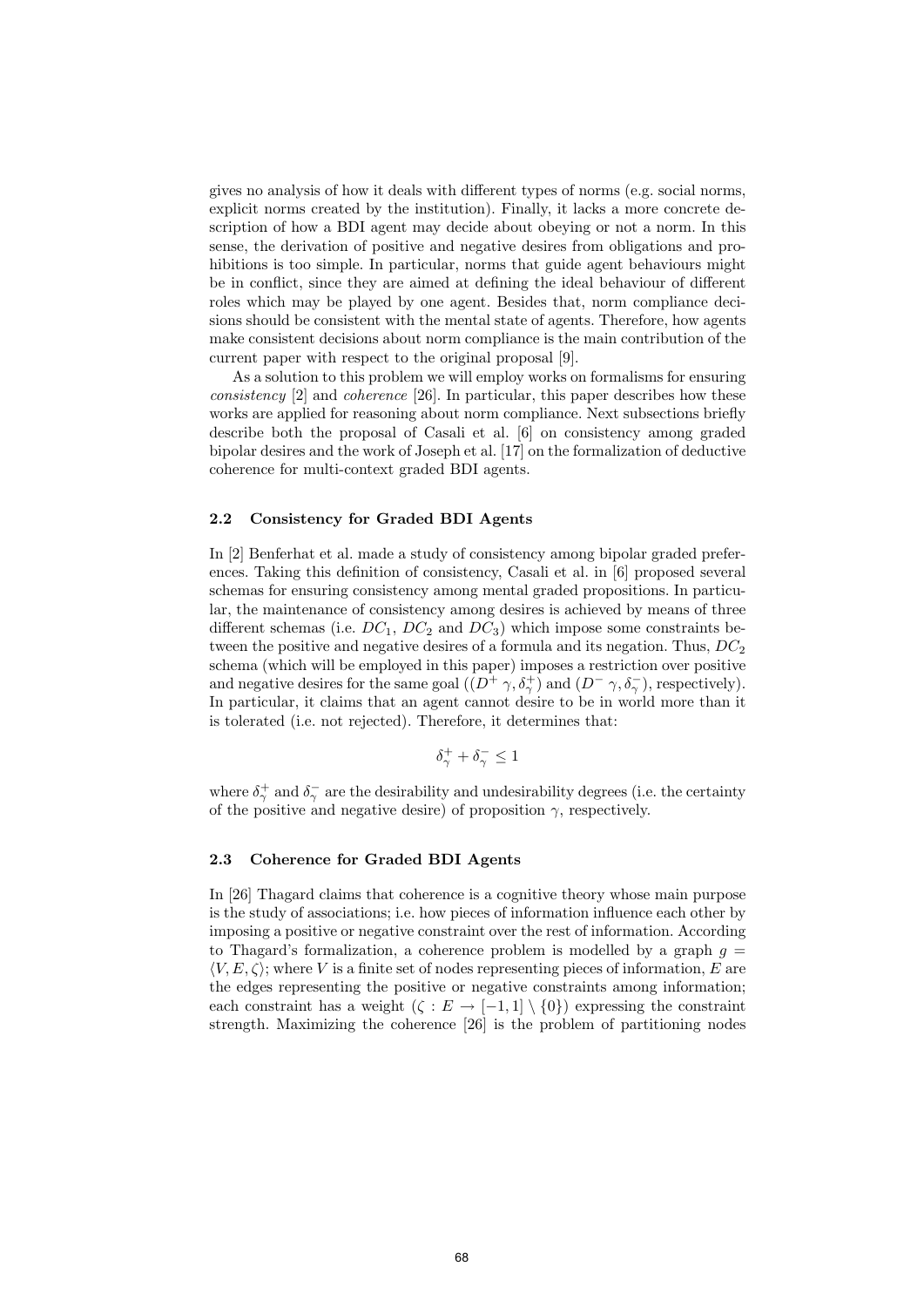into two sets (accepted A and rejected  $V \setminus A$ ) which maximizes the strength of the partition, which is the sum of the weights of the satisfied constraints.

Taking a proof-theoretic approach, Joseph et al. [17] provide a formalization of deductive coherence for multi-context graded BDI agents. Thus, this work proposes a formalization together with mechanisms for calculating the coherence of a set of graded mental attitudes. The main idea beyond this formalism is to consider the inference relationships among propositions belonging to the same context for calculating the weight of coherence and incoherence relationships. Similarly, bridge rules are employed for setting the coherence degree among propositions belonging to different contexts. Details concerning building the coherence graph can be found in [17].

Regarding the relation of coherence with normative decision processes, in [18] Joseph et al. employed coherence as a criterion for rejecting or accepting norms. However, this work is based on a very simple notion of norm as an unconditional obligation. Moreover, this proposal only considers coherence as the one rational criterion for norm acceptance. In addition, the problem of norm conflict has not been faced. Finally the process by which agents' desires are updated according to norms have also been defined in a simple way without considering the effect of these normative desires on the previous existing desires.

# 3 Norm Notion

Norms have been studied from different fields such as philosophy, psychology, law, etc. MAS research has given different meanings to the norm concept, been employed as a synonym of obligation and authorization [14], social law [20], social commitment [24] and other kinds of rules imposed by societies or authorities.

In this work, we take as a basis the formalization of norms made in [21]. In this proposal a distinction among abstract norms and norm instances is made. An abstract norm is a conditional rule that defines under which conditions obligations, permissions and prohibitions should be created. In particular, the activation condition of an abstract norm defines when an obligation, permission or prohibition must be instantiated. The norm instances that are created out of the abstract norms are a set of active unconditional expressions that bind a particular agent to an obligation, permission or prohibition. Moreover, a norm instance is accompanied by an expiration condition which defines the validity period or deadline of the norm instance.

Following this proposal our definition of both abstract norms and norm instances is provided.

**Definition 1** (Abstract Norm). An abstract norm is defined as a tuple  $n_a =$  $\langle D, A, E, C, S, R \rangle$  where:

 $-I \in \{F, P, O\}$  is the deontic type of the norm. In this work obligations  $(\mathcal{O})$  and prohibitions  $(\mathcal{F})$  impose constraints on agent behaviours; whereas permissions  $(\mathcal{P})$  are operators that define exceptions to the activation of obligations or prohibitions;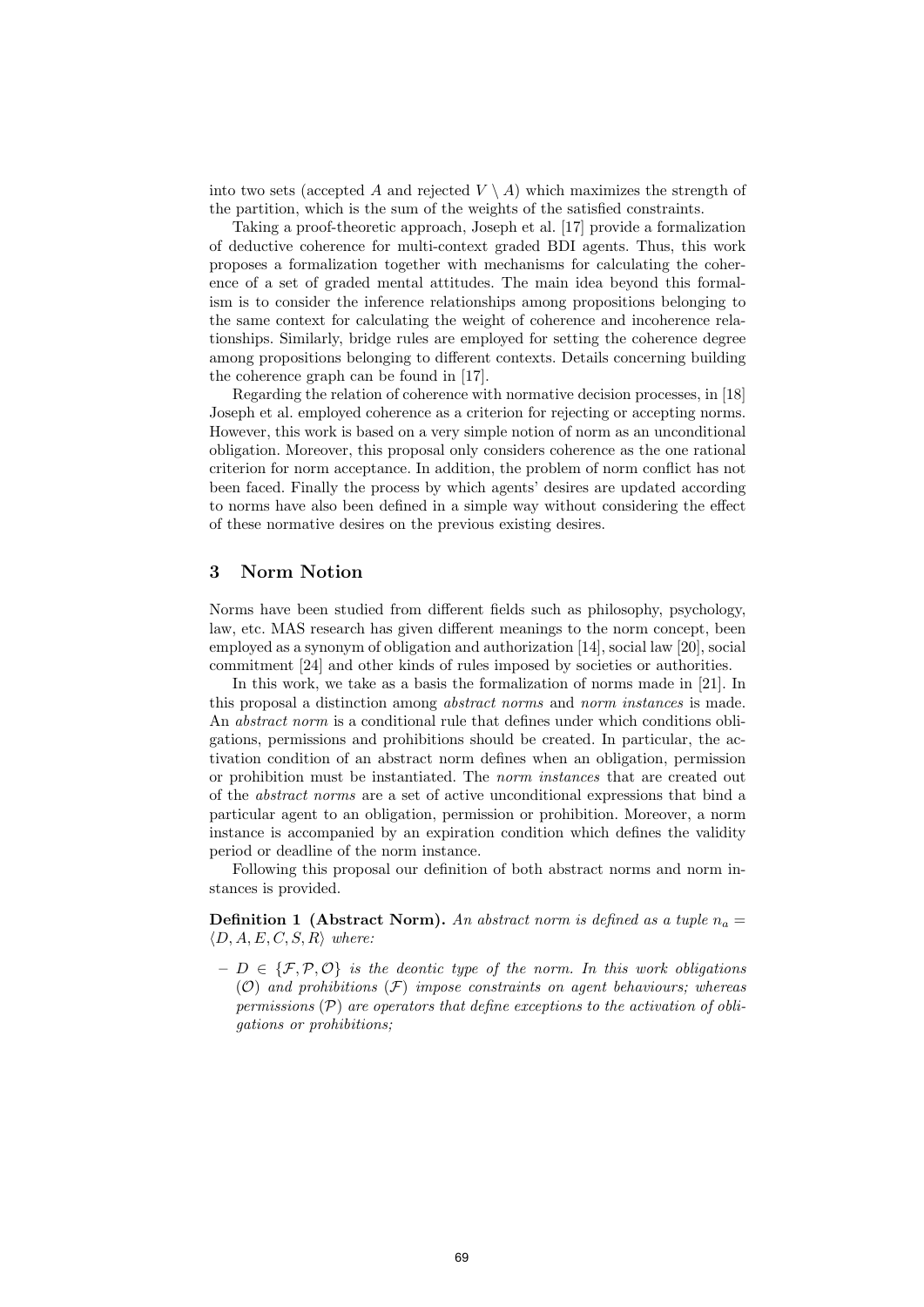- $-$  A is the norm activation condition. It defines under which circunstancies the abstract norm is active and must be instantiated.
- $E$  is the norm expiration condition, which determines when the norm no longer affects agents.
- $-$  C is a logic formula that represents the state of affairs or actions that must be carried out in case of obligations, or that must be avoided in case of prohibition norms.
- $S$ , R are expressions which describe the actions (sanctions S and rewards R) that will be carried out in case of norm violation or fulfilment, respectively.

Since this work is focused on the norm compliance problem, only those norms addressed to the agent will be taken into account.

**Definition 2 (Norm Instance).** Given belief theory  $\Gamma_{BC}$  an abstract norm  $n_a = \langle D, A, E, C, S, R \rangle$  is instanciated into a norm instance  $n_i = \langle D, C' \rangle$  where:

 $-I_{BC} \vdash \sigma(A)$ , where  $\sigma$  is a substitution of variables in A such that  $A' = \sigma(A)$ and  $\sigma(S)$ ,  $\sigma(R)$  and  $\sigma(E)$  are fully grounded.  $C' = \sigma(C).$ 

Once the activation conditions of an abstract norm hold it becomes active and several norm instances, according to the possible groundings of the activation condition, must be created. For simplicity, we assume that once a norm is being instantiated then it is fully grounded. In our proposal, the instantiation of activation and expiration conditions are considered by the Norm Instantiation bridge rule (which will be explained in Section 6). Similarly, sanctions and rewards are also considered by this bridge rule in order to decide about convenience of norm compliance. Thus, for simplicity we omit the instantiation of the norm expiration and activation conditions  $(\sigma(A)$  and  $\sigma(E))$  and the sanction and reward  $(\sigma(S)$  and  $\sigma(R)$  in the representation of a norm instance.

# 4 Normative BDI Architecture (n-BDI)

As previously mentioned, the main contribution of this paper is to refine the n-BDI architecture, which was originally proposed in [9, 10], with a more elaborated notion of norm and norm reasoning. In order to design this second version of the n-BDI, the work of Sripada et al. [25] has been considered as a reference. It analyses the psychological architecture subserving norms. In particular, this architecture is formed by two closely linked innate mechanisms: one responsible for norm acquisition, which is responsible for identifying norm implicating behaviour and inferring the content of that norm; and the other in charge of norm implementation, which maintains a database of norms, detects norm violations and generates motivations to comply with norms and to punish rule violators.

The evolution of n-BDI is focused on reasoning about norm compliance and acceptance, so issues related to the detection and reaction to norm violation are beyond the scope of this paper. In this sense, norms affect n-BDI agents in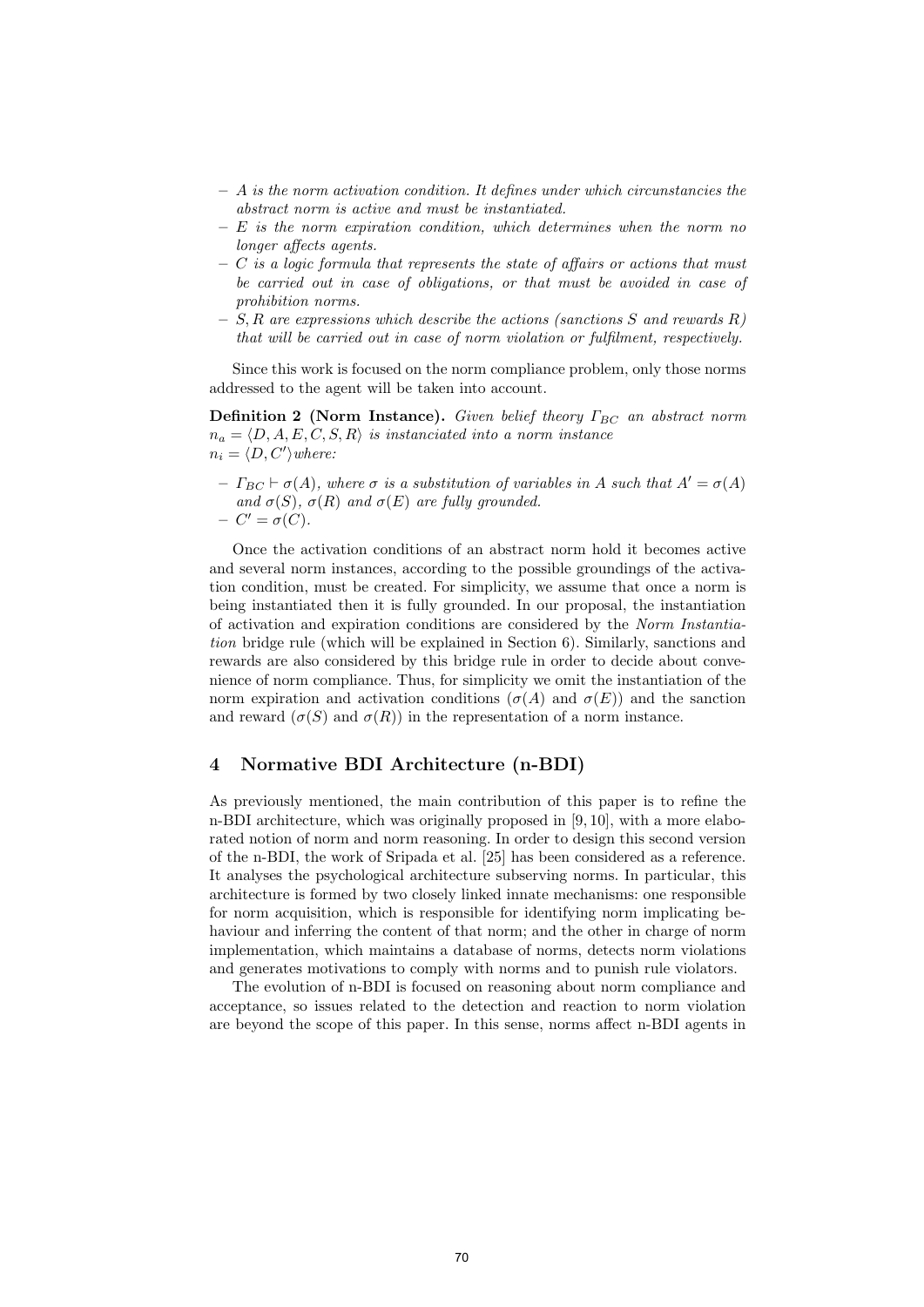two ways: i) when a norm is recognised and accepted then it is considered to define new plans; and ii) when accepted norms are active then their instances are used for selecting the most suitable plan which complies with norms. This paper tackles with this last effect of norms. In particular, this paper describes how *Deductive Coherence* (described in Section 2.3) and *Consistency Theory* (described in Section 2.2) are applied for reasoning about norm compliance.

The n-BDI refines the normative contexts (described in Section 2.1) according to the norm notions introduced in Section 3. Therefore, Figure 1 shows a scheme of the n-BDI proposed in this paper. In particular, the RC has been redefined as the Norm Acquisition Context (NAC), whereas the NC has been redefined into the Norm Compliance Context (NCC).



Fig. 1. Normative Extension of the Multi-Context BDI Architecture. Grey contexts and dashed lines (bridge rules) correspond to the basic definition of a BDI agent. The normative extensions are the white contexts and bold lines.

In this new version of the agent architecture not only the normative contexts have been improved by considering more elaborated normative definitions, but also the norm reasoning process has been extended with consistency and coherence notions. Thus, the norm reasoning process can be described as follows:

- 1. It starts when the NAC receives information cues for inferring new abstract norms through the *Norm Acquisition* bridge rule. The NAC carries out an inference process for maintaining the set of abstract norms in force in a specific moment.
- 2. Once the norm activation conditions hold, abstract norms are instantiated and included into the NCC by means of the Norm Instantiation bridge rule. Then, the NCC carries out an internal process for determining compliance with which of the norm instances. In this sense, not all active norms should be considered when updating the mental state. In this sense, our proposal consists in employing coherence theory as a criterion for determining which norms comply with. Therefore, the coherence maximization process is cal-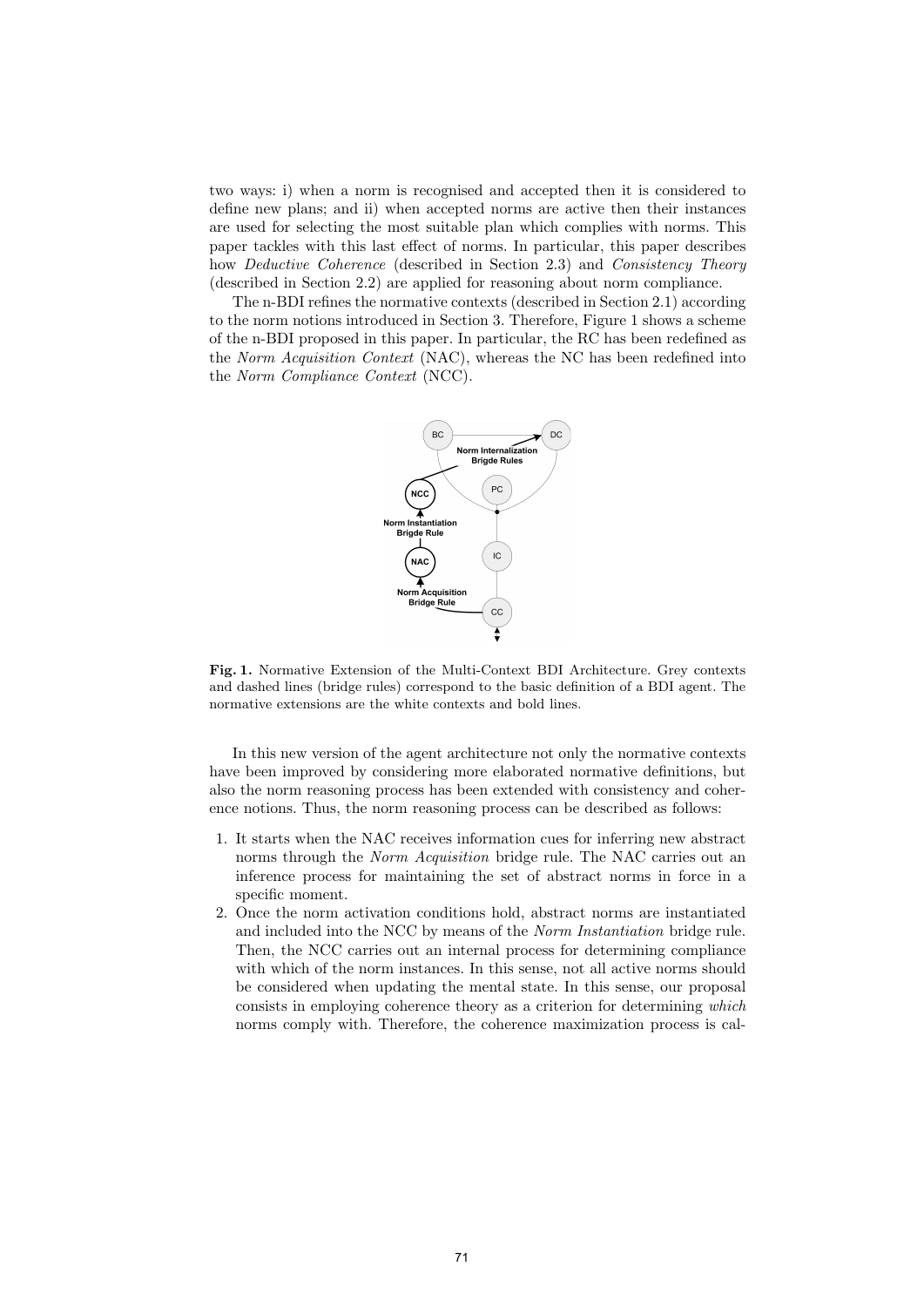culated in order to determine which norm instances are consistent and must be taken into account when updating the desire theory.

3. Then, Norm Internalization bridge rules derive new desires according to the current agent mental state and the set of complied norms, also taking into account consistency considerations. These new desires may help the agent to select the most suitable plan to be intended and, as a consequence, normative actions might be carried out by the agent.

Thus, the norm reasoning process is formed by four different phases: acquisition of norms in force, decision about norm compliance and internalization of norms. Next sections describe each one of these phases in detail.

# 5 Norm Acquisition (NAC)

The NAC context allows agents to maintain a norm base that contains those norms which are *in force* in a specific moment (i.e. all norms which are currently applicable). Thus it is responsible for acquiring new norms and deleting obsolete norms; and updating the set of in force norms accordingly. This process can be defined as objective since no motivation or goal is considered in the acquisition process. Thus, agents only take into account their knowledge of the world in order to determine the set of norms which is more likely to be in force.

**NAC Language.** The NAC is formed by expressions such as  $(n, \rho)$  where n is an abstract norm according to Definition 1; and  $\rho \in [0, 1]$  is a real value which assigns a degree to this abstract norm. This parameter  $\rho$  can have different interpretations. It can be defined as the reputation of the informer agent in case of leadership-based norm spreading. If norms are inferred by imitation,  $\rho$ might represent the acceptance degree of the norm. In case of utility maximizing approaches, as learning algorithms, it can be defined as the expected utility of the norm.

Abstract Norm Recognition. Regarding how new and obsolete norms are recognised, the NAC consists of a computational model of autonomous norm recognition which receives the agent perceptions, both observed and communicated facts, and identifies the set of norms which control the agent environment. Perceptions which are relevant to the norm recognition may be classified into:

- Explicit normative perceptions. They correspond to those messages exchanged by agents in which norms are explicitly communicated. Following this approach, several works have focused on analysing the role of leaders in the norm spreading. In particular, these leaders provide normative advices to follower agents when deciding about a norm [27, 22].
- Implicit normative perceptions. This type of perceptions includes the observation of actions performed by agents as a way of detecting norms. Since norms are usually supported by enforcing mechanisms such as sanctions and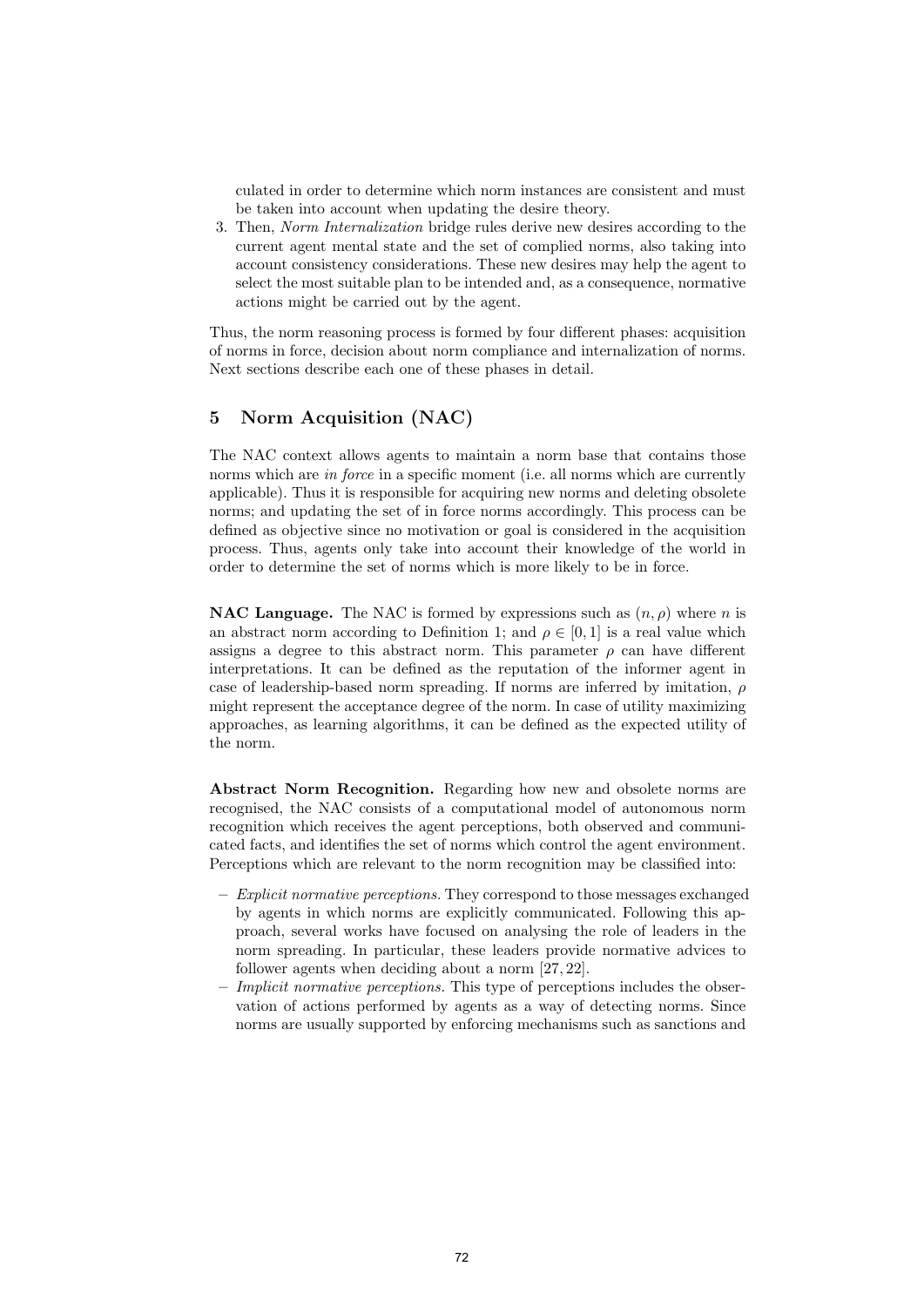rewards, the detection of them has been considered as an alternative for acquiring new norms [15]. Other works have proposed imitation mechanisms as a criterion for acquiring new norms. These models are characterized by agents mimicking the behaviour of what the majority of the agents do in a given agent society [28, 5]. Moreover, in [23] researchers have experimented with learning algorithms to identify a norm that maximizes an agent's utility.

– Mixed normative perceptions. There are proposals which consider both explicit and implicit normative perceptions as cues for inferring norms [1].

Abstract Norm Dynamics. The set of norms which are in force may change both explicitly, by means of the addition, deletion or modification of the existing norms; and implicitly by introducing new norms which are not specifically meant to modify previous norms, but which change in fact the system because they are incompatible with such existing norms and prevail over them [16]. However, this is a complex issue which is out of the scope of this paper. Works presented at the Formal Models of Norm Change<sup>3</sup> are good examples of proposals which provide a formal analysis of all kinds of dynamic aspects involved in systems of norms.

This paper does not focus on the norm acquisition problem and the dynamics of abstract norms. In the following, the NAC will be considered as a black box that receives cues for detecting norms as input and generates abstract norms as output.

# 6 Norm Compliance (NCC)

The NCC is the component responsible for reasoning about the set of norms which hold in a specific moment. In this sense the NAC recognises all norms that are in force, whereas the NCC only contains those norms which are active according to the current situation. The NCC should determine which and how norms will be obeyed and support agents when facing with norm violations. In this sense, the NCC detects norm violations and fulfilments and generates punishing and rewarding reactions. This last issue is over the scope of this paper and will be analysed in future works.

The functionalities carried out by the NCC which are covered by this work are related to three main issues: the NCC is in charge of maintaining the set of instantiated norms which are active; then it considers convenience of norm compliance and determines which norms comply with; and, finally, it derives new desires for fulfilling these norms.

**NCC Language.** The NCC is formed by expressions such as:  $(n, \rho)$  where n is a norm instance according to Definition 2.  $\rho \in [0,1]$  is a real value which assigns a degree to this norm instance. This parameter can be interpreted as the salience of the norm instance. Its value can be determined according to different

<sup>3</sup> http://www.cs.uu.nl/events/normchange2/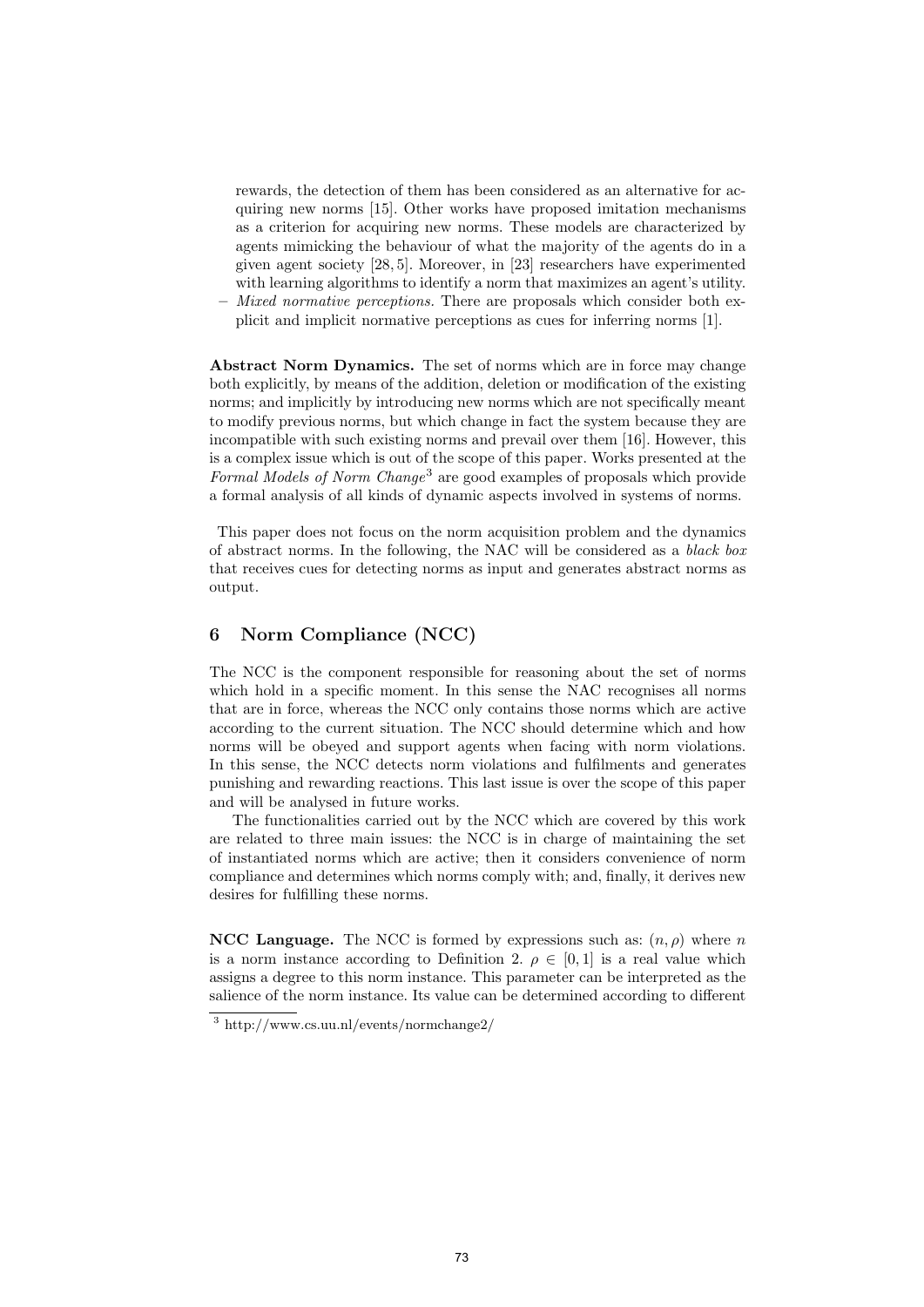criteria such as utility of norm compliance, emotional considerations, intrinsic motivations, etc. In this paper, it is defined with regard to the certainty of norm activation as well as the convenience of norm compliance.

Instantiated norms are inferred by applying instantiation bridge rules to norms when their activation is detected. Next, these normative bridge rules are described in detail.

#### Norm Instantiation Bridge Rule.

$$
\frac{NAC: (\langle D, A, E, C, S, R \rangle, \rho), BC: (B A, \beta_A), BC: (B-E, \beta_E)}{NCC: (\langle D, C \rangle, f_{instantiation}(\theta_{activation}, \theta_{compliance})))}
$$
(1)

If an agent considers that an abstract norm  $n_a = \langle D, A, E, C, S, R \rangle$  is currently active  $((BA, \beta_A) \wedge (B\neg E, \beta_E))$  then a new norm instance  $n_i = \langle D, C \rangle$  is generated. The degree assigned to the norm instance is defined by the  $f_{instantiation}$ function which combines the values obtained by the  $\theta_{activation}$  and  $\theta_{compliance}$ functions.

On the one hand,  $\theta_{activation}$  combines the evidence about norm activation (i.e. the certainty degrees  $\beta_A$ ,  $\beta_E$  and  $\rho$ ). It can be given a sophisticated definition depending on the concrete application. In this work, it has been defined as the weighed average among these three values, as follows:

$$
\theta_{activation} = \frac{w_A \times \beta_A + w_E \times \beta_E + w_\rho \times \rho}{w_A + w_E + w_\rho}
$$

If all values are equally weighed, then we obtain that  $\theta_{activation} = \frac{\beta_A + \beta_E + \rho}{3}$ 

On the other hand,  $\theta_{compliance}$  considers both intrinsic and instrumental motivations for norm compliance. In [11] different strategies for norm compliance from an instrumental perspective over this architecture are described. In particular, they consider the influence of norm compliance and violation on agent's goals for determining whether the agent accepts the norm. For example, an egoist agent will accept only those norms which benefit its goals (i.e. whose condition is positively desired). In this case:

$$
\theta_{compliance} = \begin{cases} 1 & \text{if } \delta_C^+ > 0, \text{ where } (D^+C, \delta_C^+) \in \Gamma_{DC}; \\ 0 & \text{otherwise} \end{cases}
$$

Finally, values obtained by the  $\theta_{activation}$  and the  $\theta_{compliance}$  functions are combined by the  $f_{instantiation}$ :

$$
f_{instantiation}(\theta_{activation}, \theta_{compliance}) = \frac{w_{activation} \times \theta_{activation} + w_{compliance} \times \theta_{compliance}}{w_{activation} + w_{compliance}}
$$

Again, if these two parameters are equally weighed, then we obtain that

$$
f_{instantiation}(\theta_{activation}, \theta_{compliance}) = \frac{\theta_{activation} + \theta_{compliance}}{2}
$$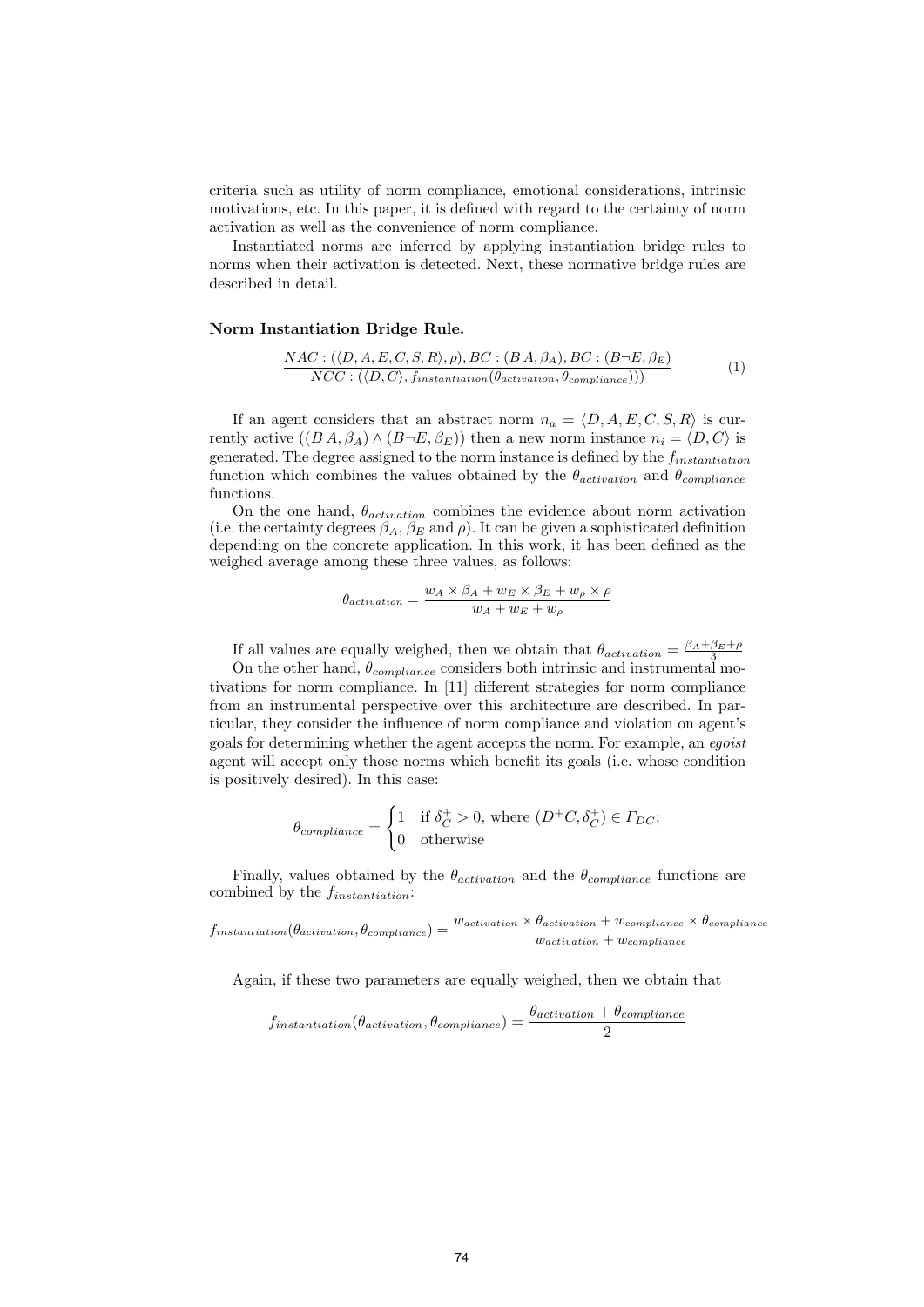This approach relies upon various values such as  $w_{compliance}$ ,  $w_A$  and  $w_{activation}$ . The definition of these values is beyond the scope of this paper. In previous works [9, 11, 10], it has been considered that they are defined off-line by the agent designer. However, this solution is static and it does not allow agents to adapt these values according to a changing environment. Thus, this issue will be considered in future works.

## 6.1 Coherence For Norm Instances

Once Norm Instantiation bridge rule has been applied, it is possible that there is an incoherence between mental propositions. Because of this, a maximizing coherency process is needed in order to determine which propositions are consistent and must be taken into account; and which propositions belonging to the rejection set will be ignored when deriving normative desires.

Since our proposal of agent architecture employs graded logics for representing mental propositions, this work takes as a basis the work described in Section 2.3. As argued before, this work proposes a formalization together with mechanisms for calculating the deductive coherence of a set of graded mental attitudes. Our proposal adapts this work by applying the coherence maximization algorithm to the norm compliance problem. Figure 2 illustrates an overview of the employment of coherence as a criterion for resolving the norm compliance dilemma. As shown by this figure, the normative coherence process considers propositions belonging to the BC, the NCC and NAC. Basically this process takes into account: i) the beliefs that sustain the activation of norms and their relationships among them and other beliefs of the BC; ii) the norm instances and conflict relationships among them; and iii) the abstract norms which have triggered the norm activation. Relationships among propositions belonging to each context are defined by means of inference rules and axioms, whereas coherence connections among propositions of different contexts are defined by means of norm instantiation bridge rules.

By considering coherence we will address three different problems: i) determining norm deactivation; ii) determining active norms in incoherent states and iii) normative conflict resolution. In order to formalize normative incoherence the original proposal of [17] must be extended with extra constraints. Moreover, since we apply the coherence calculation algorithms for improving the normative reasoning, then only those propositions which are relevant to the norm compliance process are taken into account. Next, both the definition of normative coherence constraints for facing with each one of these three questions as well as the determination of relevant propositions is detailed.

Detecting Norm Activation in Incomplete and Inconsistent States. As illustrated in Figure 2, norm instantiation bridge rule (see equation 6) allows norm instances (from NCC) to be connected to beliefs from BC related to their activation and expiration conditions. Norm instantiation bridge rule has as preconditions the belief about the occurrence of the activation condition A and the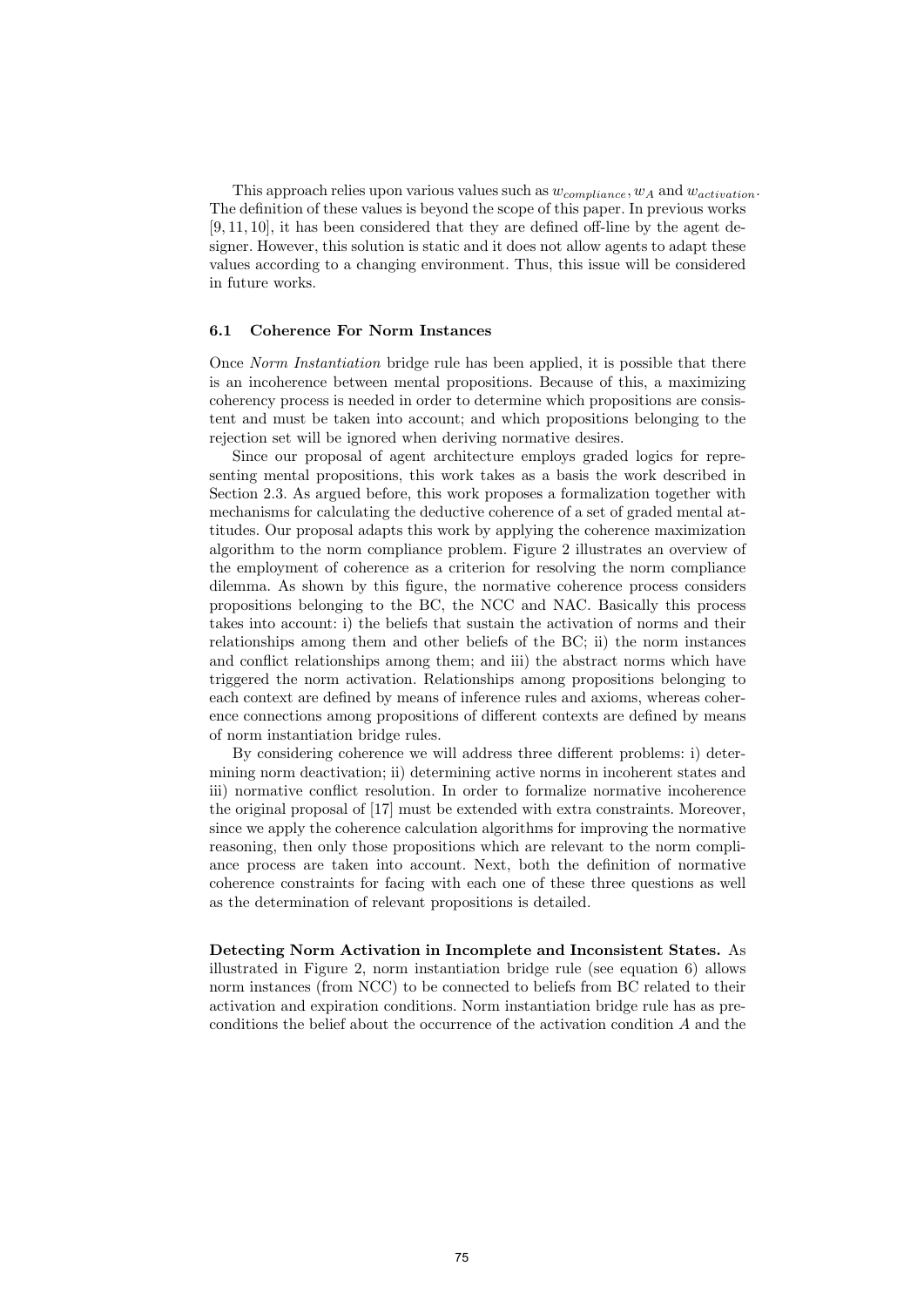

Fig. 2. Usage of coherence as a criterion for resolving the norm compliance dilemma.

negation of the expiration condition  $E$ . Usually agents do not have an explicit knowledge about the negation of  $E$ . However, it is possible to infer a certainty degree about  $\neg E$  from the certainty degree of E. Following this idea, the first step for computing coherence is to calculate the closure under negation of beliefs as follows:

Definition 3 (Closure of Beliefs under Negation). Let  $\Gamma$  be a finite belief theory presentation using graded formulas. We define the closure of  $\Gamma$  under negation as:

 $\Gamma^{\neg} = \Gamma \cup \{ (B \neg \varphi, (1 - \delta)) : (B \neg \varphi, \beta) \notin \Gamma \text{ and } (B \varphi, \delta) \in \Gamma \}$ 

Therefore, the closure of a set of beliefs under negation consists on extending this theory by inferring new information from what is actually believed. In particular, if an agent believes that proposition E is true with a certainty degree  $\delta$  but it does not have any belief concerning its negation, it is logic to assume that the certainty degree assigned to  $\neg E$  should be lower than  $(1-\delta)$ . We need to calculate the closure of beliefs under negation in order to detect norm deactivation. In this sense, when the certainty about the expiration condition  $E$  increases it can be inferred that the certainty of  $\neg E$  decreases even if the agent does not have explicit evidence of it.

In addition we want to define an incoherence relationship among a belief related to a general proposition and its negation. This relationship is defined by means of the addition of an inference rule in the belief context:

$$
(BC_1)~(B\gamma,\beta_\gamma),(B\neg\gamma,\beta_{\neg\gamma})\vdash (\bar 0,1-(\beta_\gamma+\beta_{\neg\gamma}))
$$

Basically this scheme means that to belief  $\gamma$  and  $\neg \gamma$  simultaneously is a contradiction  $(0)$ . The certainty degree of this contradiction is defined in [18] as  $1 - (\beta_{\gamma} + \beta_{\neg \gamma}).$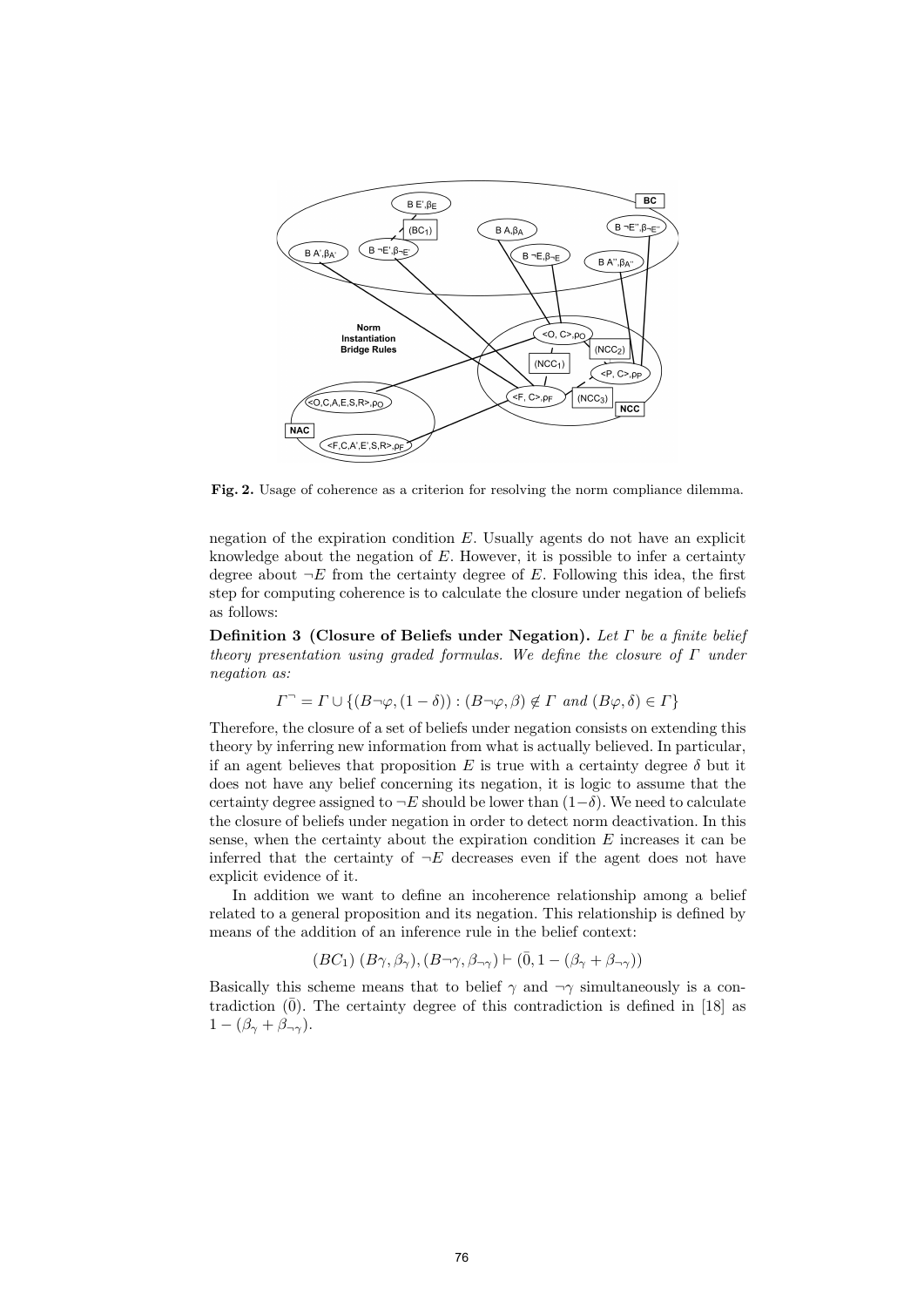One of the main problems of the multi-context BDI architecture is the fact that it does not allow the definition of bridge rules for deleting propositions. In this sense, there is a bridge rule for inferring a new instance of a norm when its activation condition holds. However, it is not possible to create a bridge rule which deletes this instance when the expiration condition holds. In response to this problem, coherence will be used as a criterion for detecting norm deactivation. Moreover, an agent may have beliefs related to the occurrence of both the norm activation and expiration conditions. Thus it should consider all those evidences that sustain the occurrence of the expiration and activation conditions in order to determine the set of norms which are active. In particular, coherence will be used as a criterion for detecting norm activation/deactivation according to the certainty of both the expiration and the activation conditions.

Resolving Normative Conflicts. As previously argued, the above process of normative coherence is useful not only to determine which norms are active but even to resolve a norm conflict. Usually, a norm conflict has been defined in other works as a situation in which something is considered as forbidden and obliged or forbidden and permitted. In our proposal, we define permissions as a normative operator which allows defining an exception to the application of a more general obligation or prohibition norm. Thus, we also consider that norms which define something as forbidden and permitted are also in conflict. However, there is no constraint that represents this type of incoherence. In order to represent incoherence inferred from norm conflicts we add the next inference rules to the NCC:

$$
(NCC1) \langle \langle O, C \rangle, \rho_O), (\langle F, C \rangle, \rho_F) \vdash (\bar{0}, -min(\rho_O, \rho_F)) (NCC2) (\langle O, C \rangle, \rho_O), (\langle P, \neg C \rangle, \rho_P) \vdash (\bar{0}, 1 - (\rho_O + \rho_P)) (NCC3) (\langle F, C \rangle, \rho_F), (\langle P, C \rangle, \rho_P) \vdash (\bar{0}, 1 - (\rho_F + \rho_P))
$$

In case of a conflict between a permission and an obligation or a prohibition, the degree of the falsity constant ( $\overline{0}$ ) is assigned value  $1-(\rho_O + \rho_P)$  or  $1-(\rho_F + \rho_P)$ , respectively, in a similar way as in  $BC<sub>1</sub>$ . In case of a conflict among a prohibition and an obligation we define a stronger incoherence by defining the degree of the falsity constant as  $-min(\rho_O, \rho_F)$ .

Selecting Relevant Propositions. Once the coherence graph has been defined and a maximising partition  $(A, V \setminus A)$  over this graph has been found following [17], the set of propositions belonging to the NCC (i.e.  $\Gamma_{NCC}$ ) is revised in order to consider only the accepted norms:

$$
\Gamma'_{NCC} = \Gamma_{NCC} \cap A
$$

where A is the accepted set of norm instances according to the maximizing coherence process [17], i.e. "the most coherent norm instances".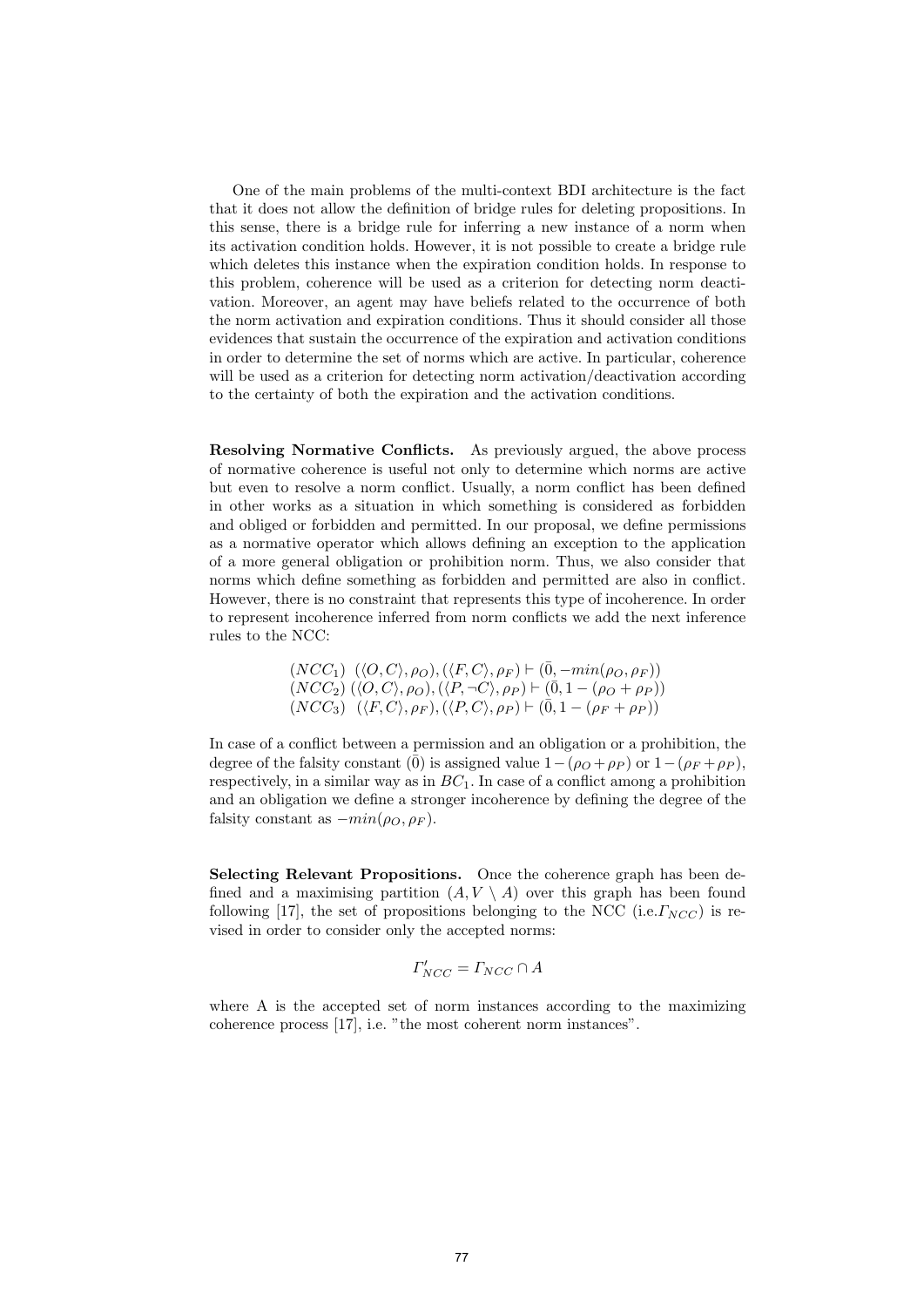### 7 Norm Internalization

Regarding works on norm internalization in the MAS community, maybe the most relevant proposal are the works of Conte et al. [8]. According to them, a characteristic feature of norm internalization is that norms become part of the agent's identity. The concept of identity implies that norms become part of the cognitions of the individual agent. In particular, Conte et al. define norm internalization as a multi-step process, leading from externally enforced norms to norm-corresponding goals, intentions and actions with no more external enforcement. Thus they account for different types and levels of internalization.

In this paper a simplistic approximation to the norm internalization process has been considered. However, it will be object of future work extensions. In particular, we have only considered the internalization of norms as goals. In this sense, the process of norm internalization has been described by the selfdetermination theory [13] as a dynamic relation between norms and desires. This shift would represent the assumption that internalised norms become part of the agent's sense of identity. Thus, after performing the coherence process for creating new norm instances, the NCC must update the DC (Figure 1 Norm Internalization Bridge Rules) with the new normative desires. The addition of these propositions into this mental context may cause an inconsistency with the current mental state. As explained in Section 2.2, in [6] three schemas for ensuring consistency among mental graded propositions have been proposed. According to schema  $DC_2$ , which imposes a restriction over positive and negative desires for a same goal, we have implemented the following inference rule:

$$
(DC_2)\ (D^+\gamma,\delta^+_\gamma),(D^-\gamma,\delta^-_\gamma)\vdash (\bar 0,1-(\delta^+_\gamma+\delta^-_\gamma))
$$

Our proposal needs bipolar representation of desires since it is useful when selecting plans to be intended for achieving the desires. In this sense, both negative and positive effects of actions will be taken into account when selecting a plan to be intended. For example, the fact that a plan involves a forbidden action may be considered as a negative effect. Therefore, obligation norms are internalized as positive desires whereas prohibition norms are translated into negative ones. Because of this,  $DC<sub>2</sub>$  has been considered as a basis for the definition of bridge rules responsible for updating the DC in a consistent way. Next these norm internalization bridge rules are described.

#### Norm Internalization Bridge Rules.

– Obligation Norm. According to  $DC_2$  schema, bridge rule for updating the DC with the positive desires derived from obligation norms is defined as follows:

$$
\frac{NCC: (\langle O, C \rangle, \rho), DC: (D^- C, \delta^-), DC: (D^+ C, \delta^+)}{DC: (D^+ C, max(\rho, \delta^+)), DC: (D^- C, min(\delta^-, 1 - max(\rho, \delta^+)))}
$$
(2)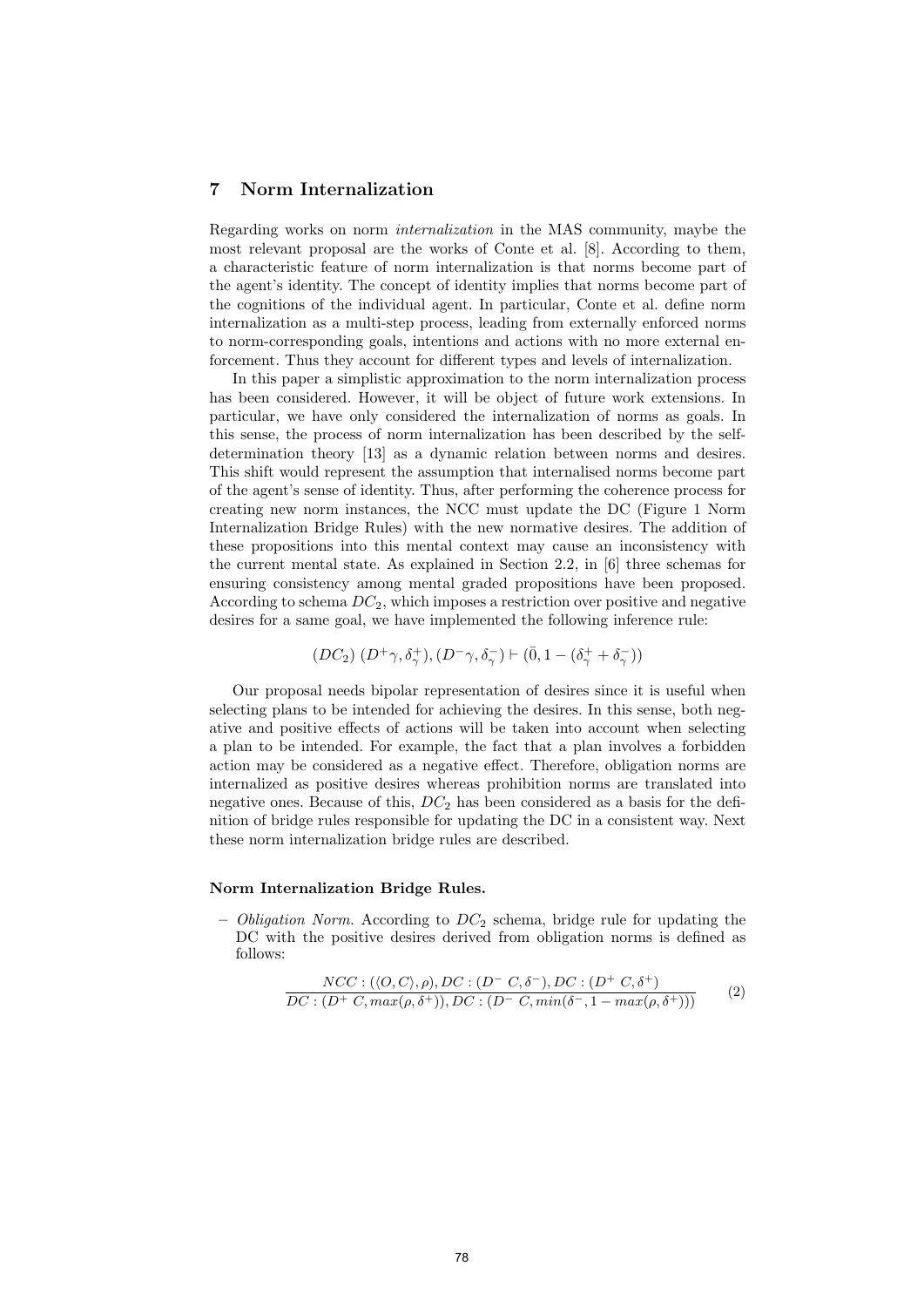If an agent considers that the obligation is currently active then a new positive desire will be inferred corresponding to the new norm condition. Thus, the desire degree assigned to the new proposition  $C$  is defined as the maximum between the new desirability and the previous value  $(max(\rho, \delta^+))$ . Moreover, the undesirability assigned to  $C$  is updated as the minimum between the previous value of undesirability assigned to  $\gamma$  ( $\delta^-$ ) and its maximum coherent undesirability, which is defined as  $1 - max(\rho, \delta^+)$ .

 $-$  Prohibition Norm. Bridge rule for updating the DC with negative desires is defined as follows:

$$
\frac{NCC: (\langle F, C \rangle, \rho), DC: (D^- C, \delta^-), DC: (D^+ C, \delta^+)}{DC: (D^- C, max(\rho, \delta^-)), DC: (D^+ C, min(\delta^+, 1 - max(\rho, \delta^-)))}
$$
(3)

Similarly to obligation norms, a prohibition related to a condition  $C$  is transformed into a negative desire related to the norm condition  $(D<sup>-</sup>C, max(\rho, \delta<sup>-</sup>)).$ 

 $-$  *Permission Norm.* Finally, permission norms do not infer a positive or negative desire about the norm condition. Permission norms define exceptions to the application of a more general obligation or prohibition norm. As a consequence, they only are defined for creating an incoherence with these more general norms.

## 8 Conclusion

In this work a previous proposal [9, 10] of a normative BDI architecture has been revised. The first contribution of the current paper is the usage of coherence theory in order to determine what means to follow or violate a norm according to the agent's cognitions and making a decision about norm compliance. The second contribution of this paper is the employment of consistency notions for updating agent cognitions in response to these normative decisions.

The impact of normative decisions on agent cognitions will be object of future work. In this paper, the norm internalization problem has been faced in a simplistic way by considering only the impact of obeyed norms on agent's desires. Therefore, in future works the role of both deliberative coherence [26] and emotions on the norm compliance will be analysed. In particular, deliberative coherence, which deals with goal adoption in the context of decision making, will be considered when building plans for obeying or violating norms. In addition, we will work on extending our agent architecture with an explicit representation of emotions which will allow agents to consider phenomena such as shame, honour, gratitude, etc. in their decision making processes.

Due to lack of space, no evaluation or case study has been included here that might provide a more understanding perspective of our proposal. However, works describing the original proposal [10, 11] (neither consistency nor coherence are considered here) provide examples belonging to the m-Water case study. The m-Water [3] is a water right market which is implemented as a regulated open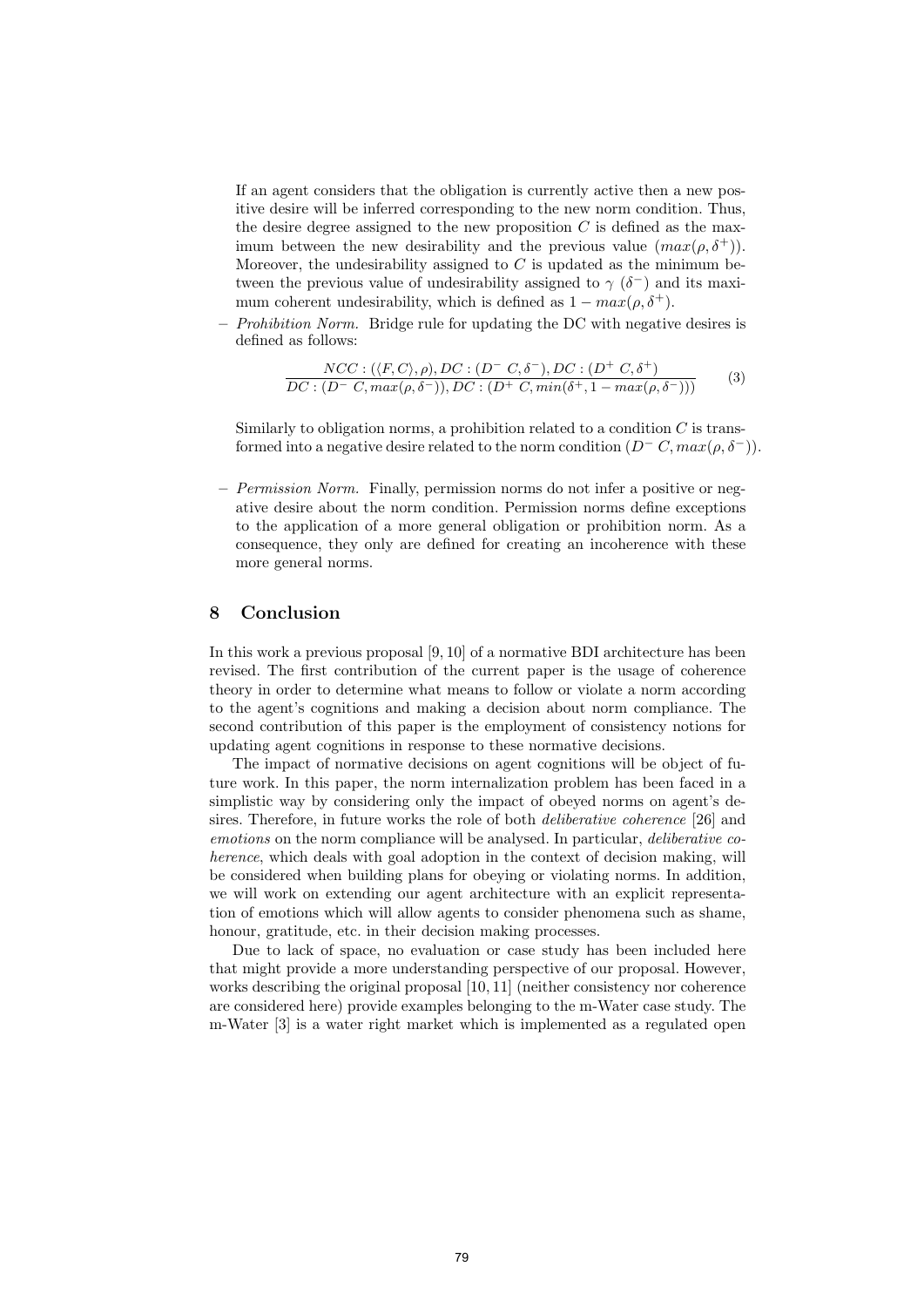multi-agent system. It is a challenging problem, specially in countries like Spain, since scarcity of water is a matter of public interest. The m-Water framework [12] is a somewhat idealized version of current water-use regulations that articulate the interactions of those individual and collective entities that are involved in the use of water in a closed basin. This is a regulated environment which includes the expression and use of regulations of different sorts: from actual laws and regulations issued by governments, to policies and local regulations issued by basin managers, and to social norms that prevail in a given community of users. For these reasons, we consider the m-Water problem as a suitable case study for evaluating performance of the n-BDI agent architecture, since agents' behaviour is affected by different sorts of norms which are controlled by different mechanisms such as regimentation, enforcement and grievance and arbitration processes.

Finally, we are working on the implementation of a prototype of the n-BDI architecture. Our aim is to evaluate empirically our proposal through the design and implementation of scenarios belonging to the m-Water case study. In future works, we will make some experiments concerning the flexibility and performance of the n-BDI agent model with respect to simple BDI agents, using the m-Water case study. However, preliminary results of the experimental evaluation of the n-BDI original proposal can be found in [10].

### 9 Acknowledgments

This work was partially supported by the Spanish government under grants CONSOLIDER-INGENIO 2010 CSD2007-00022, TIN2009-13839-C03-01 and TIN2008-04446 and by the FPU grant AP-2007-01256 awarded to N. Criado.

### References

- 1. G. Andrighetto, M. Campenní, F. Cecconi, and R. Conte. How agents find out norms: A simulation based model of norm innovation. In NORMAS, pages 16–30, 2008.
- 2. S. Benferhat, D. Dubois, S. Kaci, and H. Prade. Bipolar representation and fusion of preferences on the possibilistic logic framework. In KR, pages 421–434. Morgan Kaufmann Publishers; 1998, 2002.
- 3. V. Botti, A. Garrido, A. Giret, and P. Noriega. Managing water demand as a regulated open mas. In MALLOW Workshop on COIN, page In Press., 2009.
- 4. J. Broersen, M. Dastani, J. Hulstijn, Z. Huang, and L. van der Torre. The boid architecture – conflicts between beliefs, obligations, intentions and desires. In AAMAS, pages 9–16. ACM Press, 2001.
- 5. M. Campenní, G. Andrighetto, F. Cecconi, and R. Conte. Normal= Normative? The role of intelligent agents in norm innovation. *Mind & Society*,  $8(2):153-172$ , 2009.
- 6. A. Casali, L. Godo, and C. Sierra. A logical framework to represent and reason about graded preferences and intentions. In KR, pages 27–37. AAAI Press, 2008.